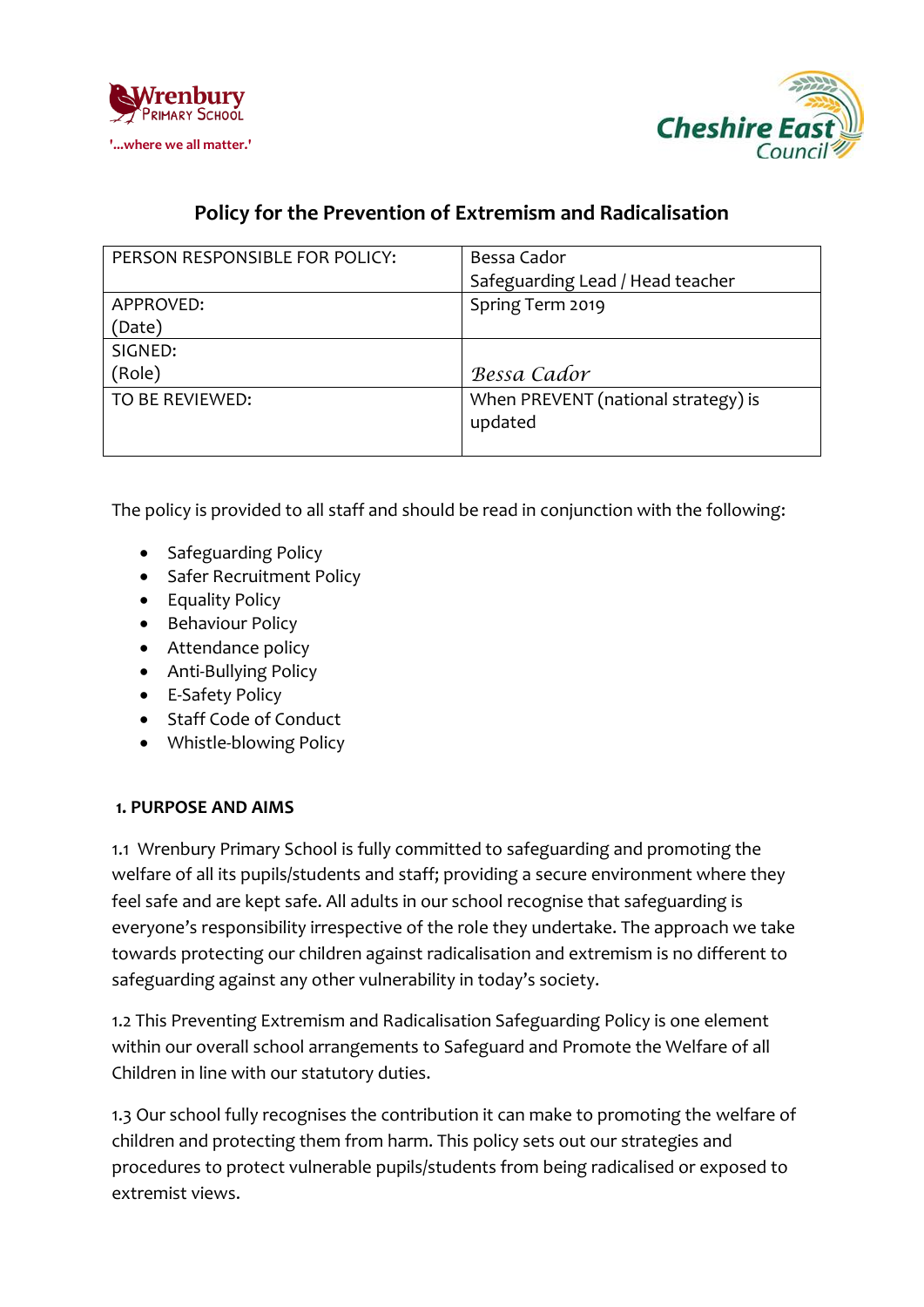### 1.4 At Wrenbury Primary School, we will ensure that:

All staff, volunteers and governors, have an understanding of what radicalisation and extremism is and why we need to be vigilant in school. Through training, staff, volunteers and governors will know what the school policy is on tackling extremism and radicalisation and how to respond when concerns arise.

Through our curriculum, we will promote the spiritual, moral, social and cultural development of our pupils.

Parents/carers and pupils/students will know that the school has policies in place to keep our pupils safe from harm and that the school regularly reviews these systems to ensure they are appropriate and effective.

1.5 This policy applies to all our pupils, staff, parents, governors, volunteers and visitors.

### **2. SCHOOL ETHOS AND PRACTICE**

2.1 When operating this policy we use the following accepted Governmental definition of extremism which is:

*'Vocal or active opposition to fundamental British values, including democracy, the rule of law, individual liberty and mutual respect and tolerance of different faiths and beliefs; and/or calls for the death of members of our armed forces, whether in this country or overseas'.* 

2.2 The full Government Prevent Strategy can be viewed at https://www.gov.uk/government/uploads/system/uploads/attachment\_data/file/97976/pr event -strategy-review.pdf

2.3 There is no place for extremist views of any kind in our school, whether from internal sources –pupils, staff or governors, or external sources - school community, external agencies or individuals. Our pupils see our school as a safe place where they can explore controversial issues safely and where our teachers encourage and facilitate this; we have a duty to ensure this happens.

2.4 We provide a broad and balanced curriculum, delivered by skilled professionals, so that our pupils are enriched, understand and become tolerant of difference and diversity and also to ensure that they thrive, feel valued and not marginalized.

2.5 Any prejudice, discrimination or extremist views, including derogatory language, displayed by pupils or staff will always be challenged and where appropriate dealt with in line with our Behaviour Policy for pupils and the Code of Conduct for staff.

2.6 We will ensure that all of our teaching approaches help our pupils build resilience to extremism and give pupils a positive sense of identity through the development of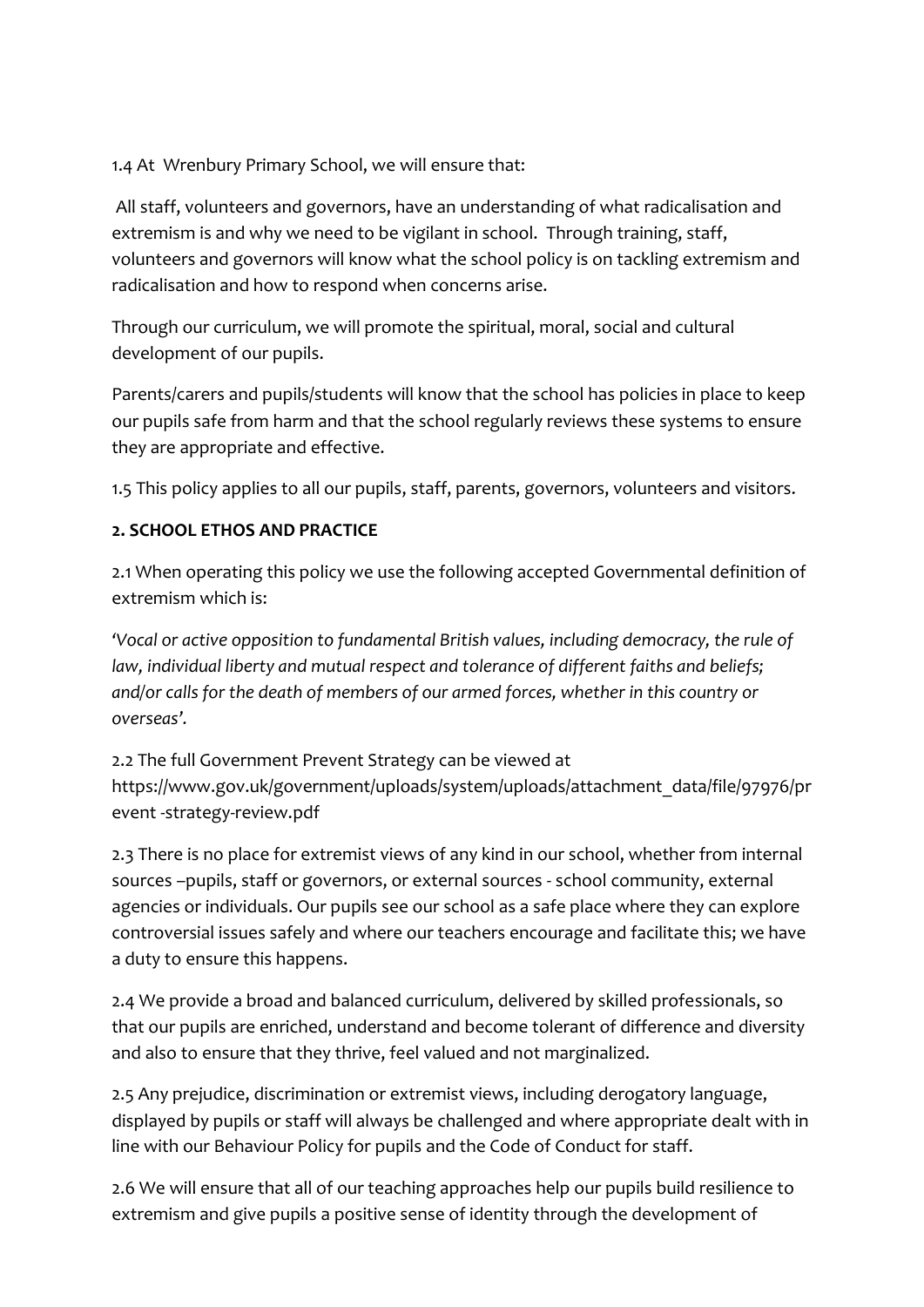critical thinking skills. We will ensure that all of our staff are equipped to recognise extremism and are skilled and confident enough to challenge it.

2.7. Our approach will be embedded within the ethos of our school so that our pupils know and understand what safe and acceptable behaviour is in the context of extremism and radicalisation. This will work in conjunction with our school's approach to the spiritual, moral, social and cultural development of pupils and will include assemblies. Our goal is to build mutual respect and understanding and to promote the use of dialogue not violence as a form of conflict resolution. We will achieve this through incorporating into our a curriculum:

- Citizenship
- **•** British Values
- PHSE
- Open discussion and debate

2.8 Our school will closely follow any locally agreed procedures as set out by the Local Safeguarding Children Board's agreed processes and criteria for safeguarding individuals vulnerable to extremism and radicalisation. In the event of concerns about a person becoming radicalised consideration will be given to using the LA Channel process. Channel is a bespoke panel which meets to address issues of individuals who have been identified as being at risk of radicalisation but have not committed any terrorism offence.

### **3. ROLES AND RESPONSIBILITIES**

3.1 It is the responsibility of every member of staff, volunteer and regular visitor to our school to ensure that they carry out the requirements of this policy and, at all times, work in a way that will safeguard and promote the welfare of all of the pupils/students at this school.

3.2 The Governing Body of Wrenbury Primary School is accountable for ensuring the effectiveness of this policy and our compliance with it. The Governing Body will ensure that:

- This policy is reviewed annually alongside our Safeguarding Policy.
- All staff undertake appropriate training that equips them with the skills to identify and respond appropriately to concerns regarding extremism and radicalisation.
- The Head-teacher/Designated Safeguarding Lead will assess the risk of pupils being drawn into extremist views. The risk assessment may include consideration of the school's curriculum, the use of school premises by external agencies and any other local issues relating to the school community.
- A broad curriculum is in place to deliver the spiritual, moral, social and cultural development of our pupils.
- Appropriate safeguarding arrangements are in place by working in partnership with other agencies and communities as required.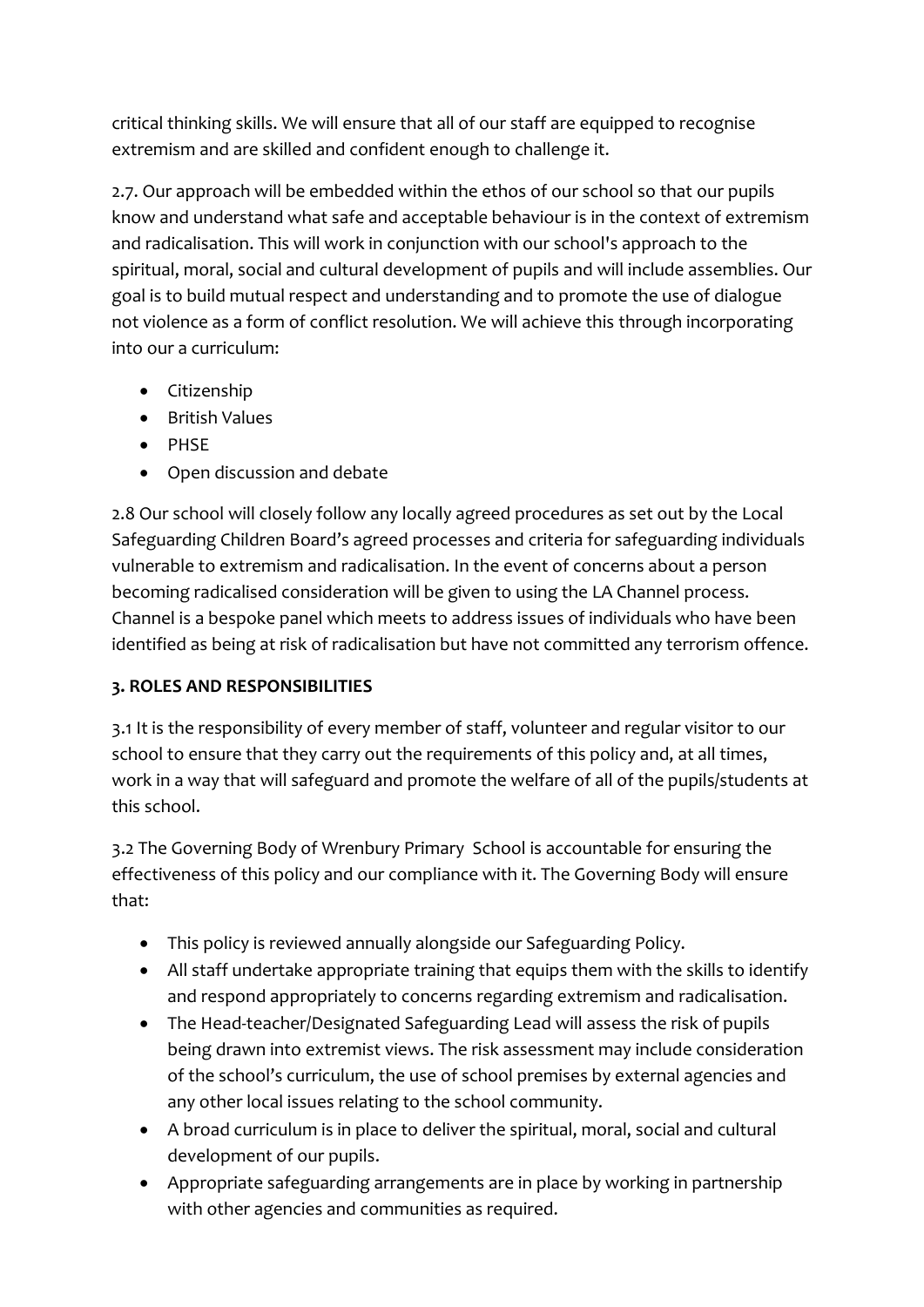There are systems in place for keeping our pupils safe from extremist material when accessing the internet in our school by using effective filtering and usage policies.

3.3 The Designated Safeguarding Lead (DSL) [the Head-teacher] will act as the point of contact within our school for any concerns relating to radicalisation and extremism.

3.4 The DSL at Wrenbury Primary School will make referrals in accordance with Cheshire East Channel procedures to ChECS, where appropriate, and will represent our school at Channel Panels as required.

3.5 The DSL is responsible for ensuring that all staff members and volunteers are aware of our policy and the procedures they need to follow. They will ensure that all staff have received appropriate training.

### **4. TRAINING**

4.1 Through training, we will ensure that all of our staff are made fully aware of the threats, risks and vulnerabilities that are linked to radicalisation. Staff will be able to identify children at risk of being drawn into extremism and develop the confidence to challenge extremist ideas. All staff will understand how we can provide support to ensure that our pupils are resilient and supported to resist involvement in radical or extreme activities.

4.2 Our governing body will also undertake appropriate training to ensure they are able to carry out their duty to safeguard all of the children at our school.

*Online Prevent - Channel Training will be updated annually by all staff and governors.*

## **5. THE ROLE OF THE CURRICULUM**

5.1 At Wrenbury Primary School we will provide our pupils with a broad and balanced curriculum and promote the spiritual, moral, social and cultural development of our pupils. Pupils will be encouraged to regard people of all faiths, races and cultures with respect and tolerance. At our school we will promote the values of democracy, the rule of law, individual liberty, mutual respect and tolerance for those with different faiths and beliefs. We will teach and encourage pupils to respect one another and to respect and tolerate difference, especially those of a different faith or no faith. It is our fundamental responsibility to keep our pupils safe and prepare them for life in modern multi-cultural Britain and globally.

5.2 Through our broad and balanced curriculum we will aim to:

• our enable pupils to develop their self-knowledge, self-esteem and self-confidence

• enable our pupils to distinguish right from wrong and to respect the civil and criminal law of England;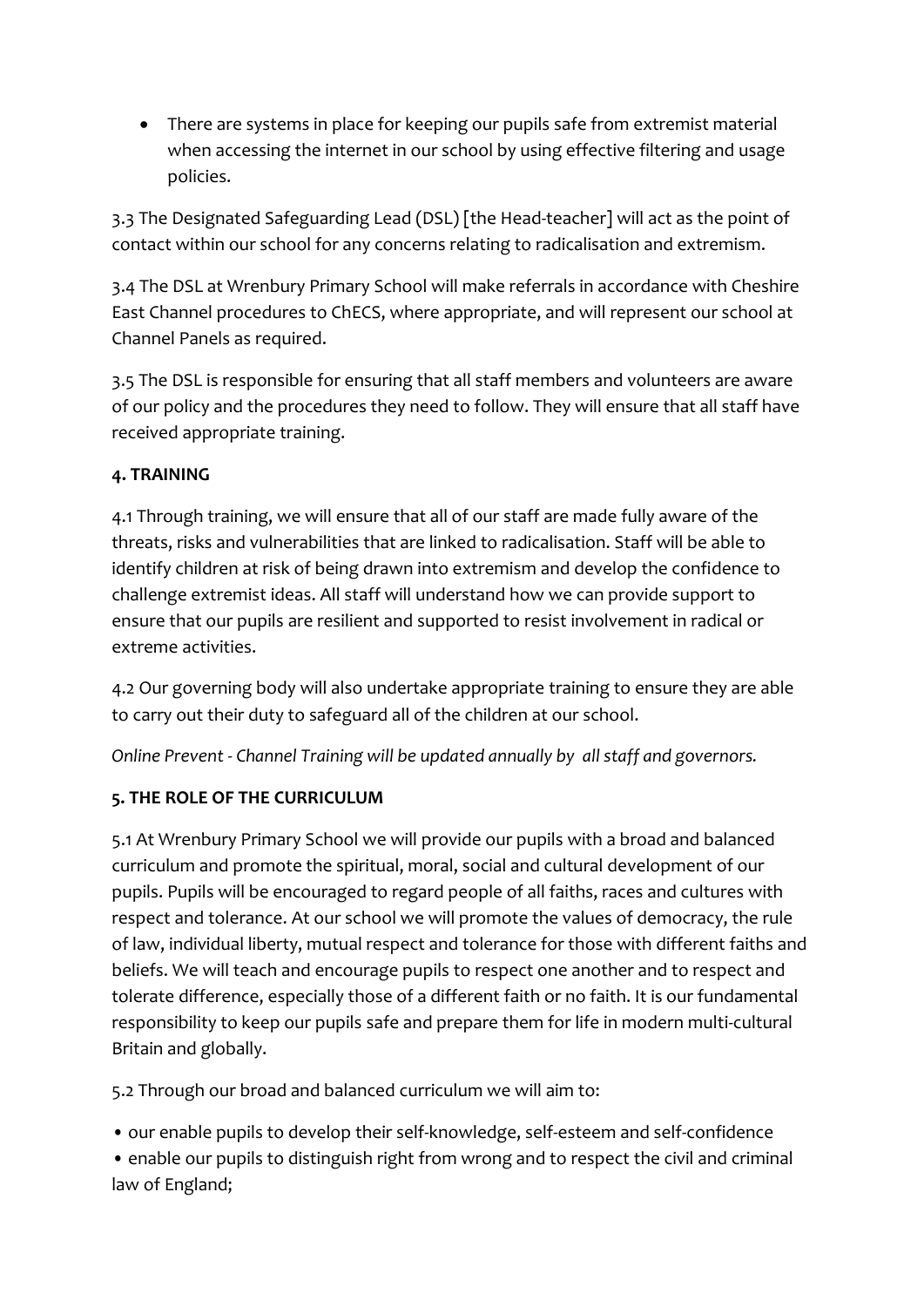• encourage our pupils to accept responsibility for their behaviour, show initiative, and to understand how they can contribute positively to the lives of those living and working in the locality of the school and to society more widely;

• enable our pupils to acquire a broad general knowledge of and respect for public institutions and services in England;

• further tolerance and harmony between different cultural traditions by enabling our pupils to acquire an appreciation of and respect for their own and other cultures;

• encourage respect for other people;

• encourage respect for democracy and support for participation in the democratic processes, including respect for the basis on which the law is made and applied in England.

### **6. VISITORS AND THE USE OF SCHOOL PREMISES**

6.1 At Wrenbury Primary School we recognise the role that external agencies and speakers can play in enhancing the learning experiences of our pupils. Where we use external agencies and individuals in this way, we will positively vet them to ensure that their messages are consistent with, and not in opposition to, the school's values and ethos.

6.2 Our school will assess the suitability and effectiveness of input from external agencies or individuals to ensure that:

• Any messages communicated to our pupils are consistent with the ethos of the school and do not marginalise any communities, groups or individuals;

• Any messages do not seek to glorify criminal activity or violent extremism or seek to radicalise our pupils through extreme or narrow views of faith, religion or culture or other ideologies;

• Activities are properly embedded in the curriculum and clearly mapped to schemes of work to avoid contradictory messages or duplication;

• Activities are matched to the needs of our pupils;

6.3 Any guest speakers or external agencies will be provided with a copy of our safeguarding procedures on arrival at the school and will be appropriately supervised at all times.

6.4 When an agreement is made to allow non-school groups or organisations to use the school premises, appropriate checks will be made before agreeing the contract. Usage will be monitored and in the event of any behaviour not in keeping with the Tackling Extremism and Radicalisation Policy, the school will contact the Prevent Officer and terminate the arrangement.

#### **7. PROCEDURES FOR MANAGING CONCERNS**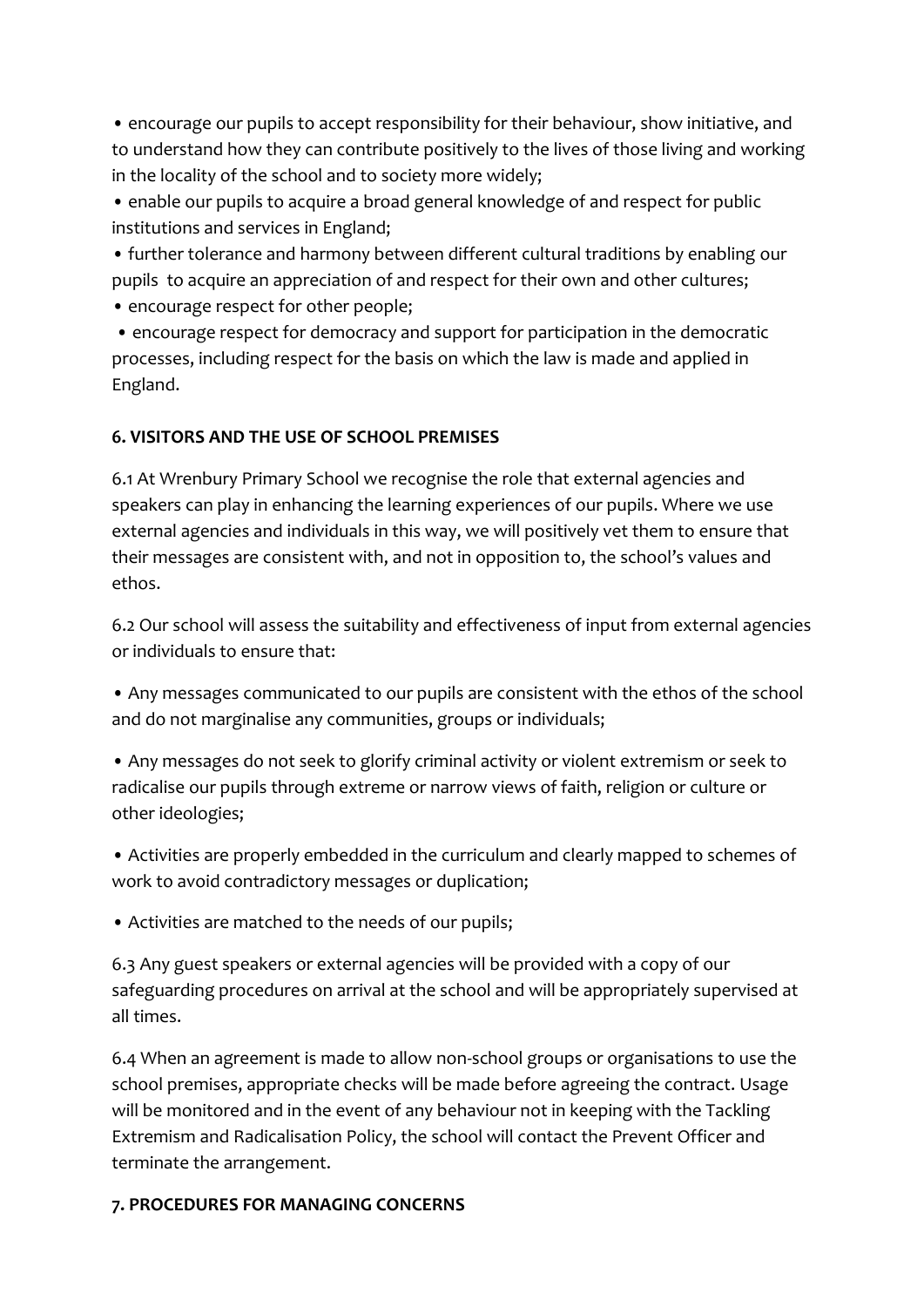7.1 Wrenbury Primary School adheres to the procedures that have been agreed locally through Cheshire East Safeguarding Children Board for safeguarding individuals vulnerable to extremism and radicalisation.

7.2 We recognise that all staff at our school play an important role as they are in a position to identify concerns early and provide help for children to prevent concerns from escalating.

All staff are advised to maintain an attitude of 'it could happen here' where safeguarding is concerned and this includes vulnerability to radicalisation.

7.3 At all times we will work in partnership and endeavour to establish effective working relationships with parents, carers and colleagues from other agencies in line with Working Together to Safeguard Children (2015).

7.4 The Designated Safeguarding Lead (DSL) / Head-teacher should be the first point for contact any safeguarding concerns in our school. Any member of staff/visitor who receives a disclosure of or suspects that a child is at risk of radicalisation must report it immediately to the DSL or, if unavailable, to the Deputy Designated Safeguarding Lead.

7.5 Following receipt of any information raising concern about vulnerability to radicalisation, the DSL will consider what action to take and will follow Cheshire East Safeguarding procedures by consulting with ChECS and contacting the Prevent Coordinator .

7.6 All information and actions taken, including the reasons for any decisions made, will be fully documented.

7.7 If an allegation is made or information is received about an adult who works in our setting, which indicates that they may be unsuitable to work with children because of concerns relating to extremism and radicalisation, the member of staff receiving the information should inform the Head-teacher or Chair of Governors immediately in line with the procedures outlined in our Safeguarding Policy and the Whistle-blowing Policy.

### **Appendix 1: Warning Signs/Indicators of Concern**

Taken from Prevent Duty Guidance: England & Wales, HM Government 2015

*There is no such thing as a "typical extremist": those who become involved in extremist actions come from a range of backgrounds and experiences, and most individuals, even those who hold radical views, do not become involved in violent extremist activity.* 

### **Factors which may make pupils more vulnerable may include:**

 **Identity Crisis**: the pupil is distanced from their cultural/religious heritage and experiences discomfort about their place in society.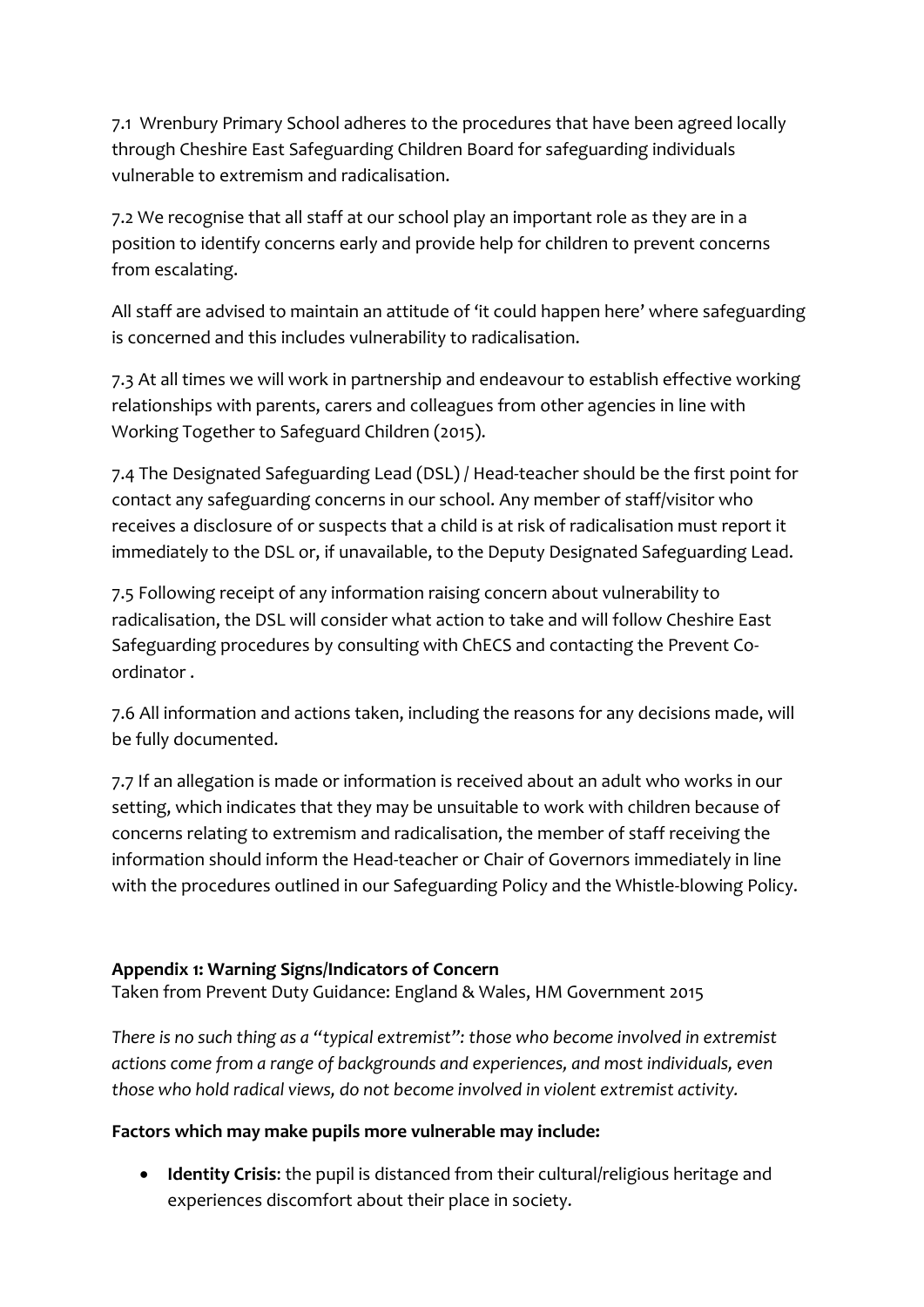- **Personal Crisis**: the pupil may be experiencing family tensions; a sense of isolation; low self-esteem; they may have dissociated from their existing friendship group and become involved with a new and different group of friends; they may be searching for answers to questions about identity, faith and belonging.
- **Personal Circumstances**: migration; local community tensions and events affecting the pupil's country or region of origin may contribute to a sense of grievance that is triggered by personal experience of racism or discrimination.
- **Unmet Aspirations**: the pupil may have perceptions of injustice; a feeling of failure.
- **Experiences of Criminality**: involvement with criminal groups, imprisonment, poor resettlement or reintegration.
- **Special Educational Need**: pupils may experience difficulties with social interaction, empathy with others, understanding the consequences of their actions and awareness of the motivations of others.

Pupils who are vulnerable to radicalisation may also be experiencing:

- Substance and alcohol misuse
- Peer pressure
- Influence from older people or via the Internet
- Bullying
- Domestic violence
- Race/hate crime

## **Behaviours which may indicate a child is at risk of being radicalised or exposed to extremist views could include:**

- Being in contact with extremist recruiters and/or spending increasing time in the company of other suspected extremists;
- Loss of interest in other friends and activities not associated with the extremist ideology, group or cause; attempts to recruit others to the group/cause;
- Accessing extremist material online, including through social networking sites; possessing or accessing materials or symbols associated with an extremist cause;
- Voicing opinions drawn from extremist ideologies and narratives, this may include justifying the use of violence to solve societal issues;
- Changing their style of dress or personal appearance to accord with the group;
- Using insulting to derogatory names for another group;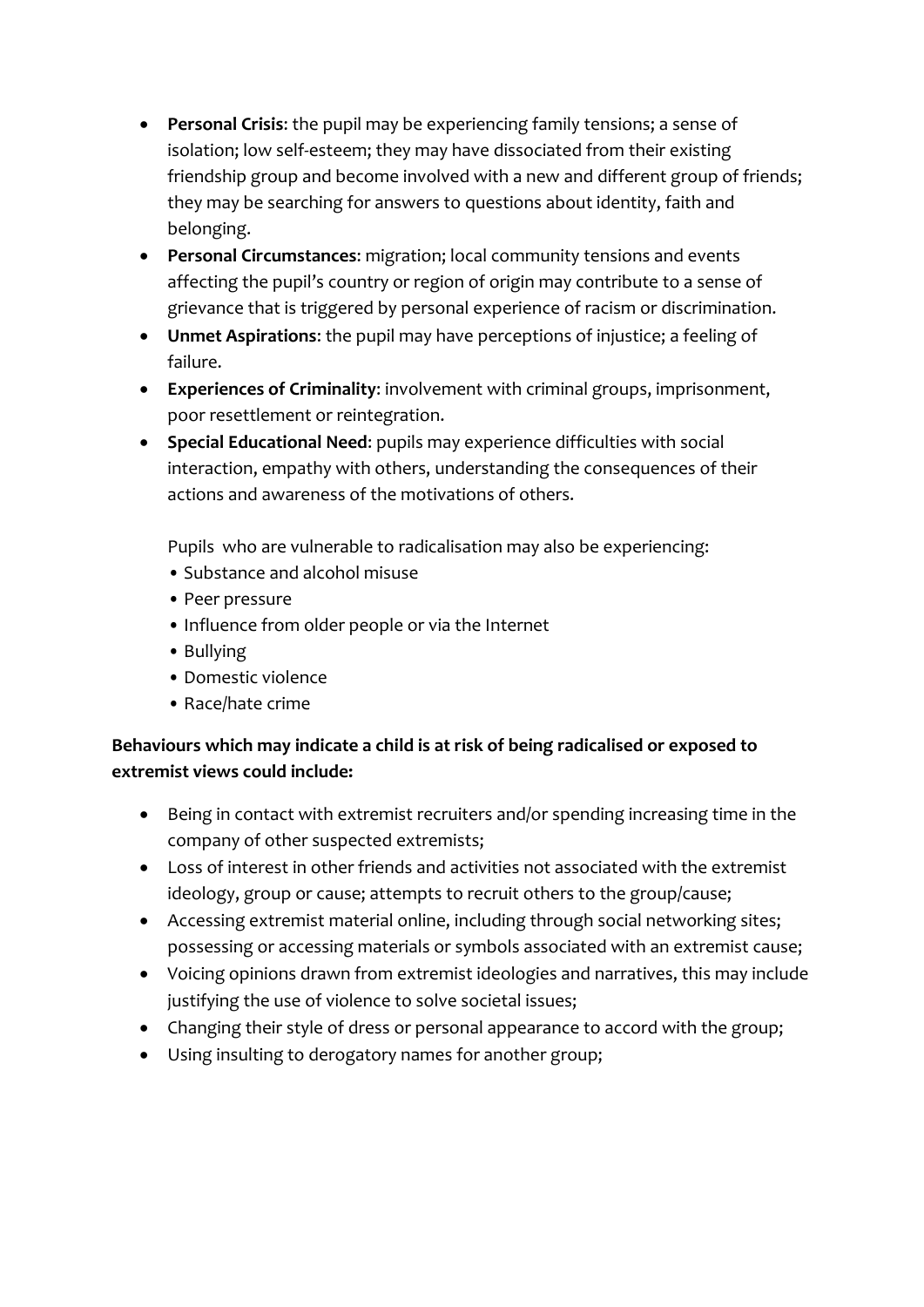| <b>External Speaker/Presenter Planning document</b>                                                                                                                                                                                                                                                                                                                                    |                               |  |
|----------------------------------------------------------------------------------------------------------------------------------------------------------------------------------------------------------------------------------------------------------------------------------------------------------------------------------------------------------------------------------------|-------------------------------|--|
| Pre-Delivery Meeting:                                                                                                                                                                                                                                                                                                                                                                  |                               |  |
| Details of staff member identified as main contact                                                                                                                                                                                                                                                                                                                                     | Name:                         |  |
| prior to the day and on the day:                                                                                                                                                                                                                                                                                                                                                       | <b>Contact Number:</b>        |  |
| Details of visiting presenter/s on the day:                                                                                                                                                                                                                                                                                                                                            | Name:                         |  |
|                                                                                                                                                                                                                                                                                                                                                                                        | <b>Contact Number:</b>        |  |
| Arrangements for checking DBS status of all<br>presenters                                                                                                                                                                                                                                                                                                                              |                               |  |
| Date/s of sessions                                                                                                                                                                                                                                                                                                                                                                     |                               |  |
| Timings of session/s                                                                                                                                                                                                                                                                                                                                                                   |                               |  |
| Risk Assessment in relation to the session/s                                                                                                                                                                                                                                                                                                                                           |                               |  |
| Number of pupils attending each session                                                                                                                                                                                                                                                                                                                                                |                               |  |
| Age and Year Group of pupils attending                                                                                                                                                                                                                                                                                                                                                 |                               |  |
| Number and names of adults supporting in each<br>session                                                                                                                                                                                                                                                                                                                               |                               |  |
| School: let pupils and their parents know the types<br>of things to be covered. Obtain written parental<br>permission if necessary                                                                                                                                                                                                                                                     | Agreed content of the session |  |
| School: Identify any pupils exempt on religious<br>grounds or due to emotional issues and<br>communicate the alternative arrangements to<br>those pupils prior to the session                                                                                                                                                                                                          |                               |  |
| Trainer: 5 working days before the event send                                                                                                                                                                                                                                                                                                                                          |                               |  |
| items to be photocopied through to the school<br>School: ensure that these are copied and to hand                                                                                                                                                                                                                                                                                      |                               |  |
| on the day<br>Agree how and when the session/s will be<br>evaluated                                                                                                                                                                                                                                                                                                                    |                               |  |
| School: communicate the following responsibilities<br>to staff prior to their attending the session:<br>Identify any key information relating to<br>students to the trainer prior to the start of<br>the session e.g. students with disabilities or<br>medical conditions which may impact e.g.<br>hearing, sight, epilepsy etc. The<br>expectations of staff while in the session: to |                               |  |
| monitor pupil responses, to identify those<br>who act out of character, to identify areas                                                                                                                                                                                                                                                                                              |                               |  |